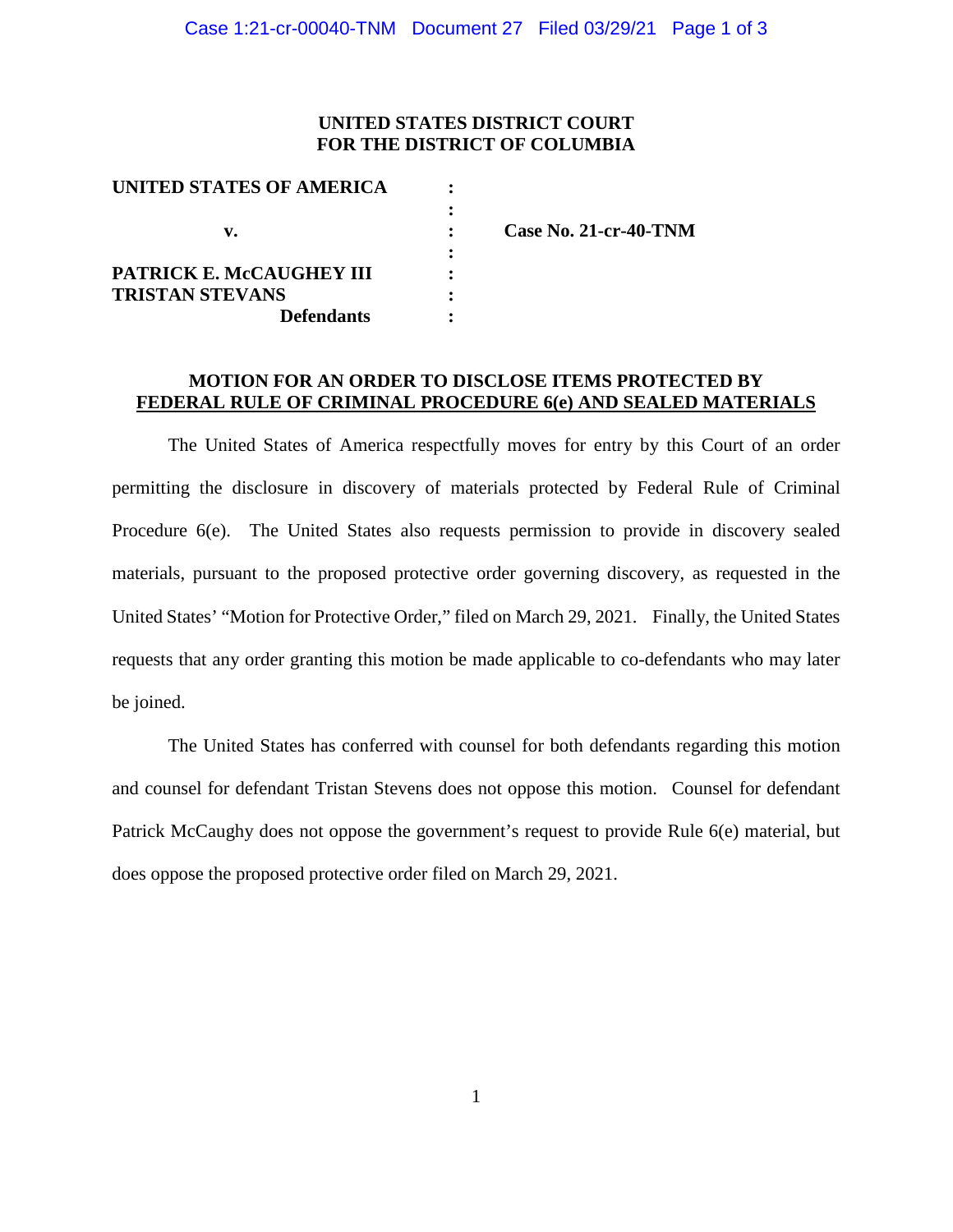WHEREFORE, the United States respectfully requests an order authorizing the disclosure

in discovery of the materials described above.

Respectfully submitted,

CHANNING PHILLIPS Acting United States Attorney D.C. Bar No. 415793

By: */s/ Jocelyn Bond* Jocelyn Bond Assistant United States Attorney D.C. Bar No. 1008904 555 4th Street, N.W., Washington, D.C. 20530 202-809-0793 Jocelyn.Bond@usdoj.gov